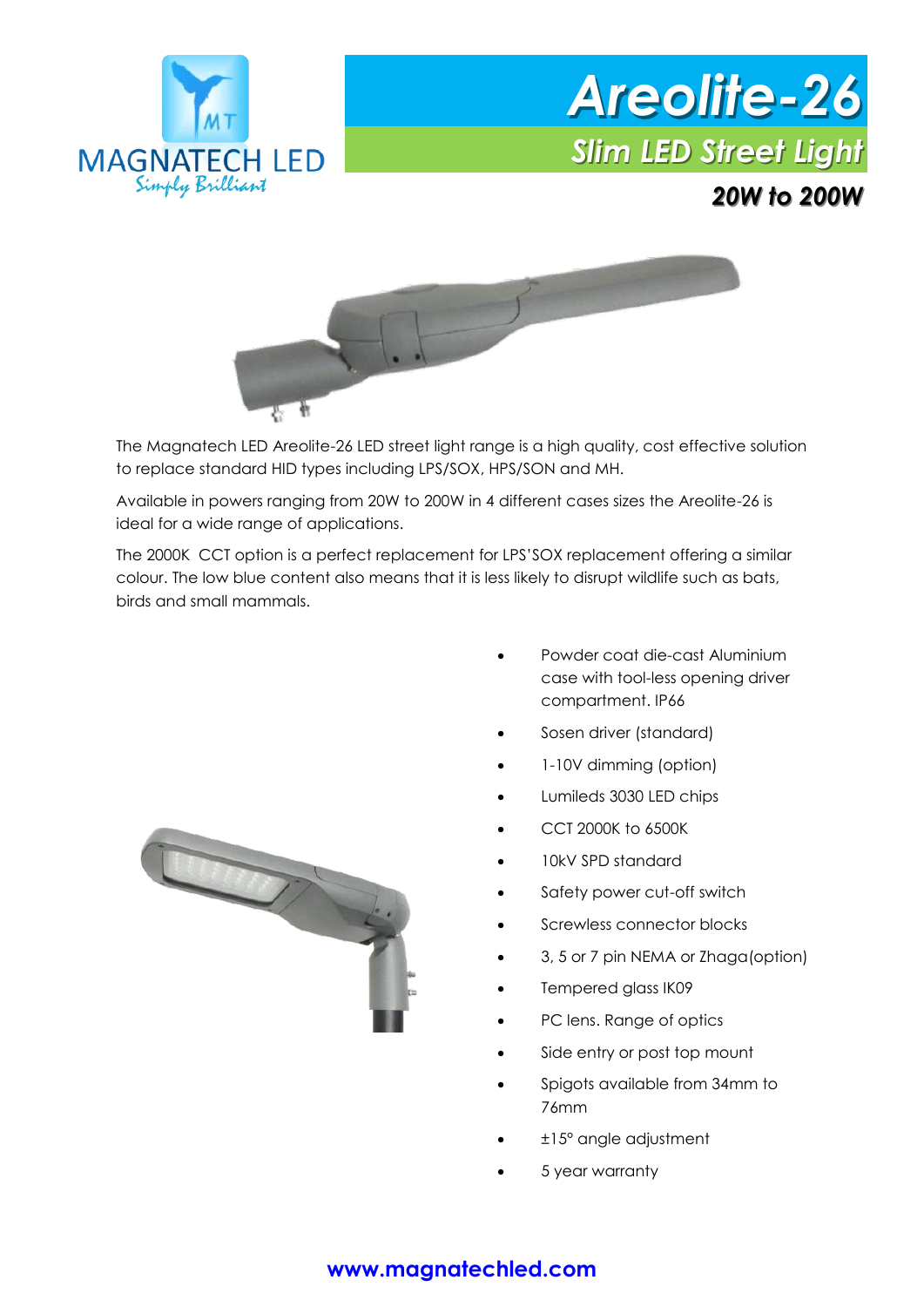

# *Areolite-26 Slim LED Street Light*

# *20W to 200W*



| <b>Part Number System</b> |                      |                 |              |                      |                    |                  |
|---------------------------|----------------------|-----------------|--------------|----------------------|--------------------|------------------|
| Series                    | Driver               | Power           | <b>CCT</b>   | <b>Beam Angle</b>    | Options            | Pole<br>diameter |
| SH26                      | SA= Sosen GA         | 20 <sub>W</sub> | $20 = 2000K$ | $H = Type 2$         | $00 =$ None        | $A = 34/42$ mm   |
|                           | SB=Sosen VA          | 30W             | $30 = 3000K$ | $J = Type 3$         | $01 = NEMA 3-pin$  | $B = 48$ mm      |
|                           | SF=Sosen GA 0-10V    | 40W             | $40 = 4000K$ | For others ask sales | $02 = NEMA 5$ -pin | $C = 60$ mm      |
|                           | SG=Sosen VA 0-10V    | 50W             | 50-5000K     |                      | 03= NEMA 7-pin     | $D=76$ mm        |
|                           | For others ask sales | 60W etc.        | 60=6000K     |                      |                    |                  |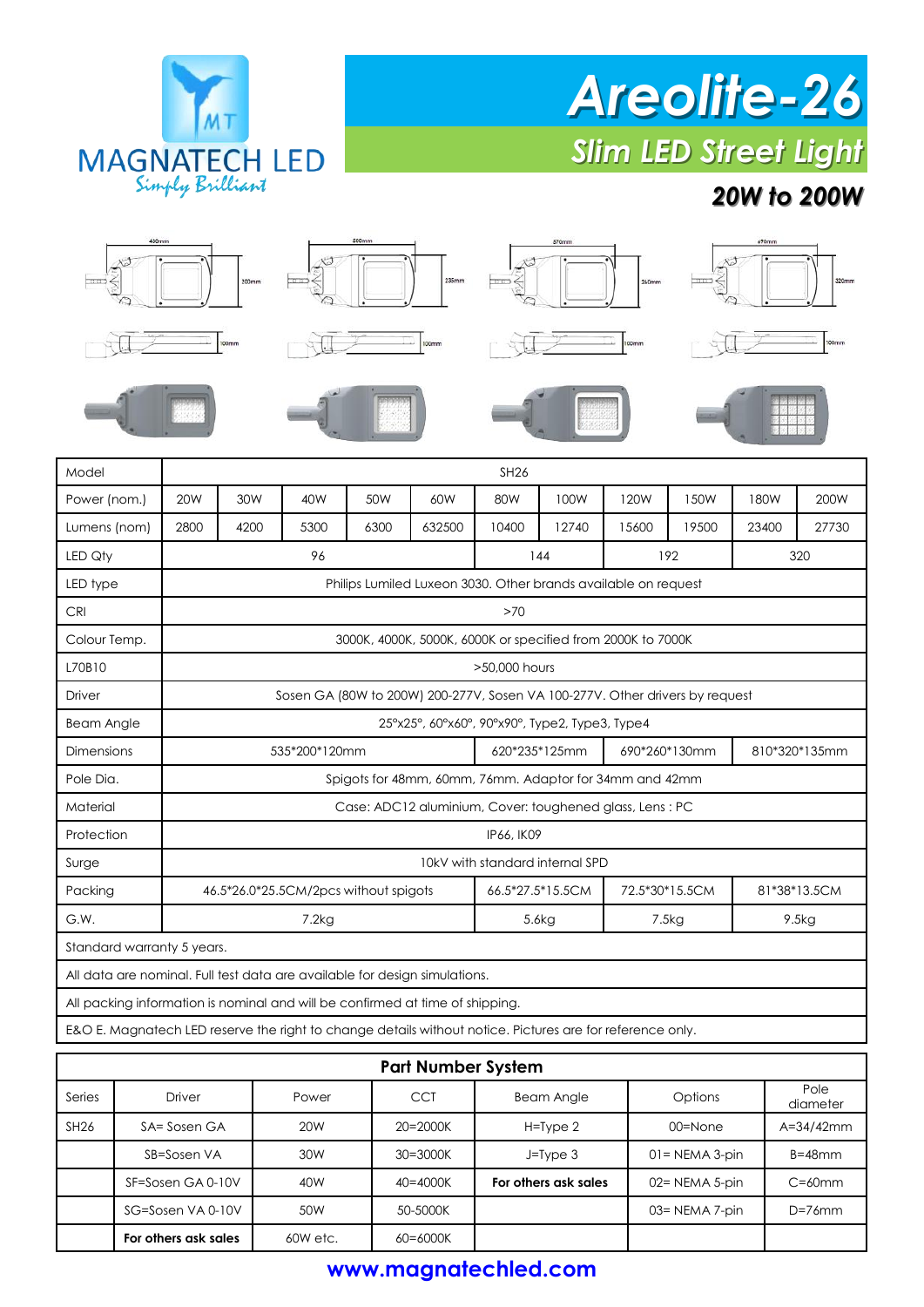



**Optics**





**Type 2**











**Type 3**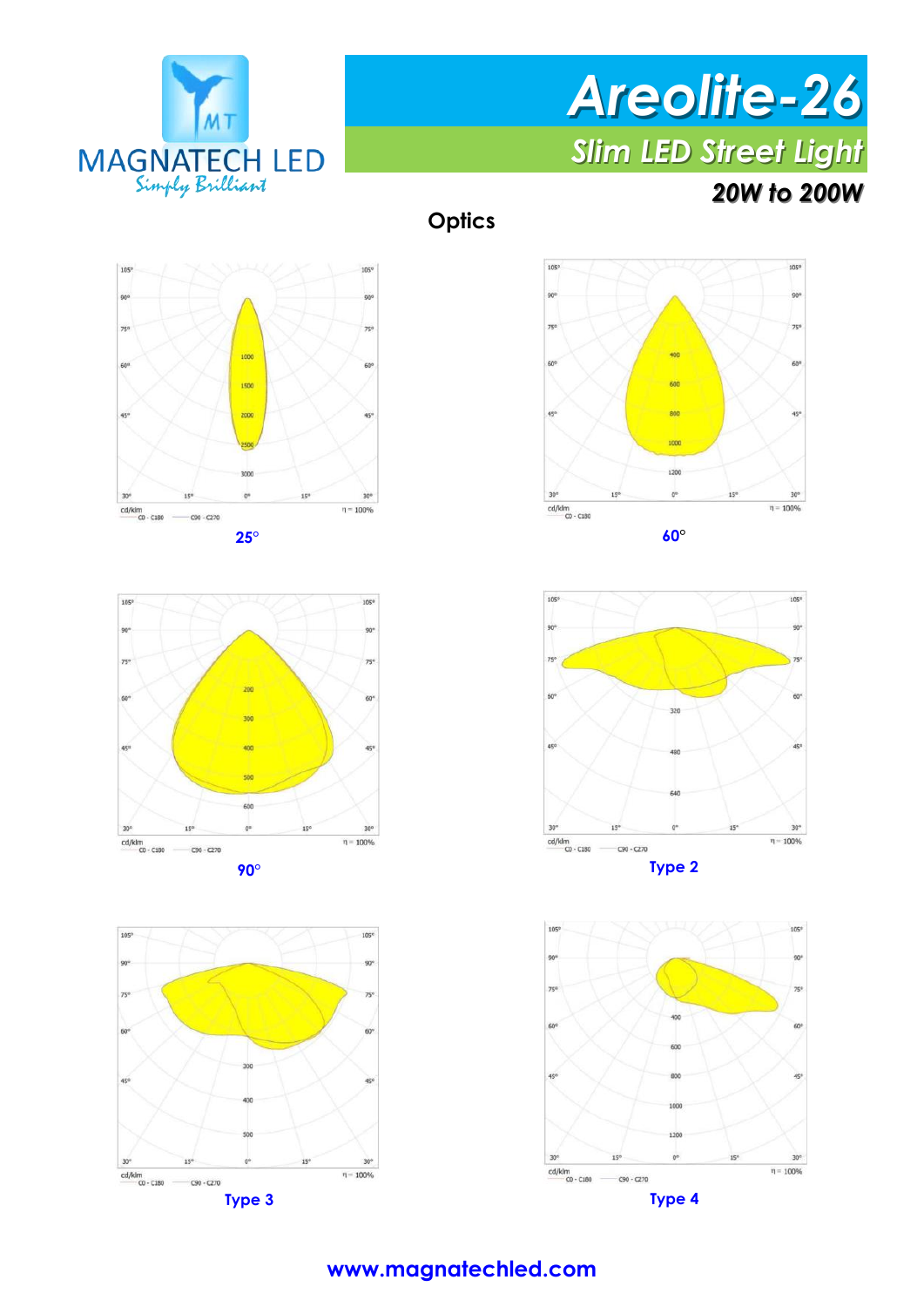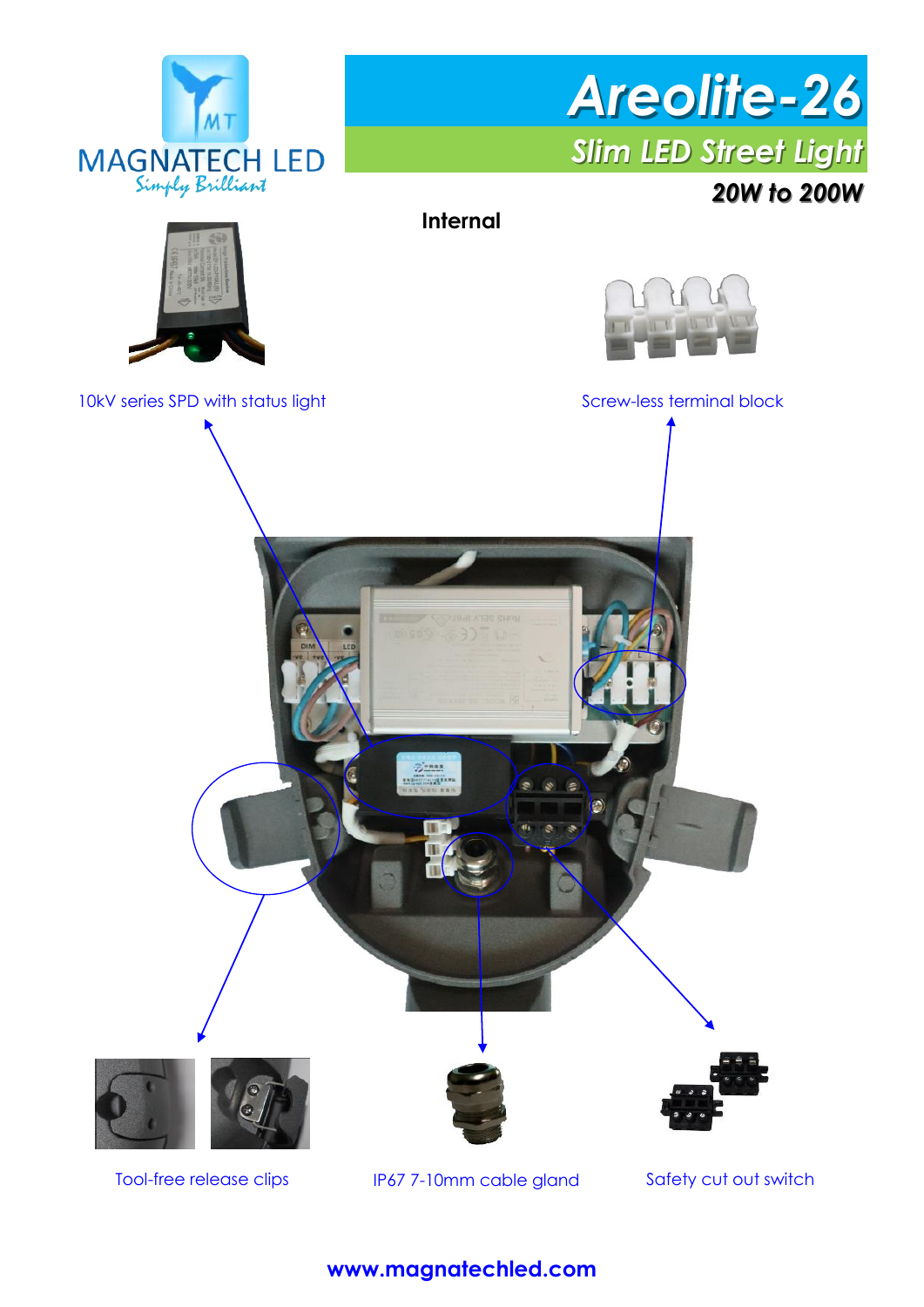





**4mm safety glass IK09 PC lens**









**1.6mm aluminium PCB Lumileds Luxeon 3030 LED**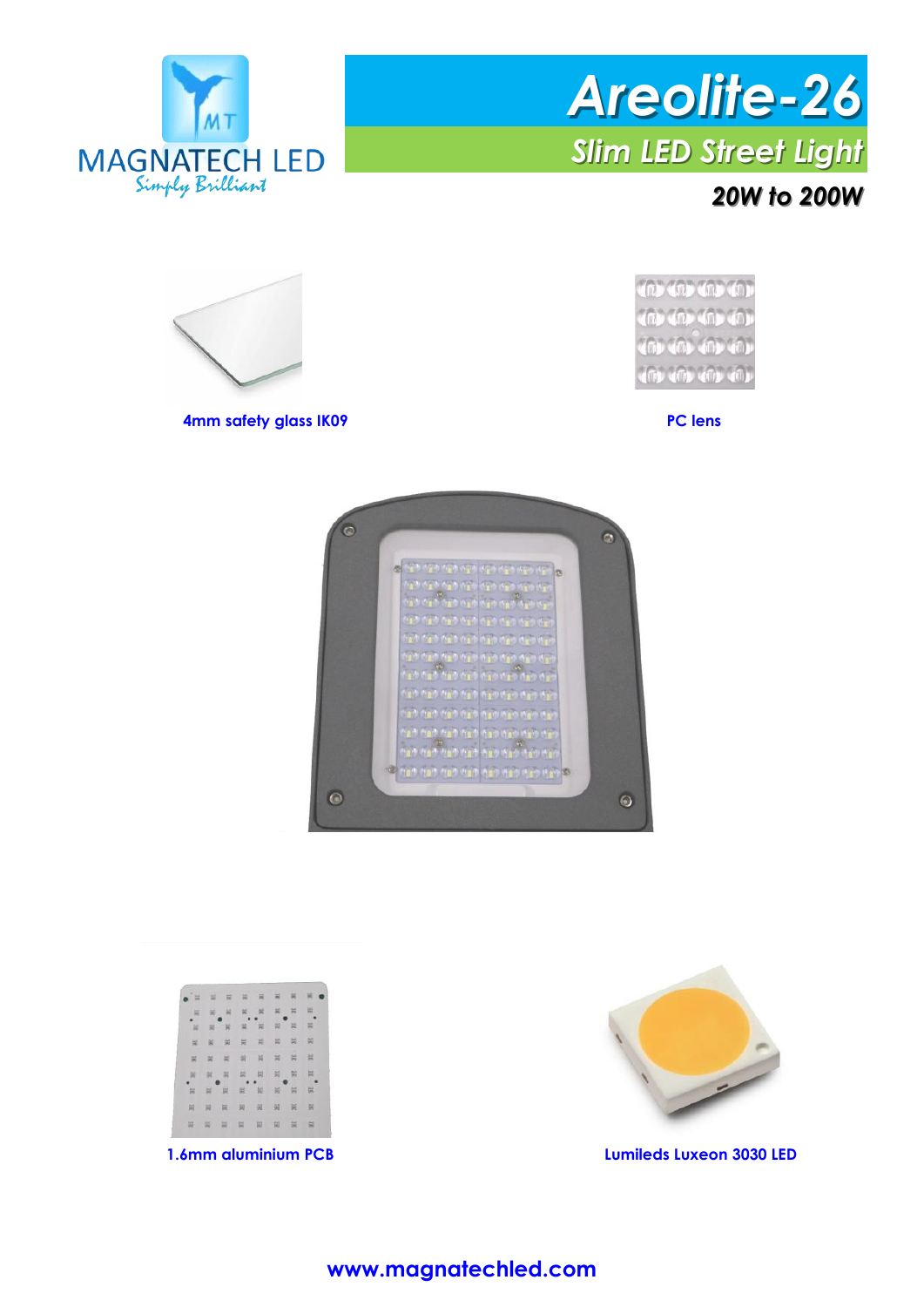



**Options**









3 pin NEMA 5 pin NEMA 7 pin NEMA Zhaga book 18







Photocell Shorting cap CMS module